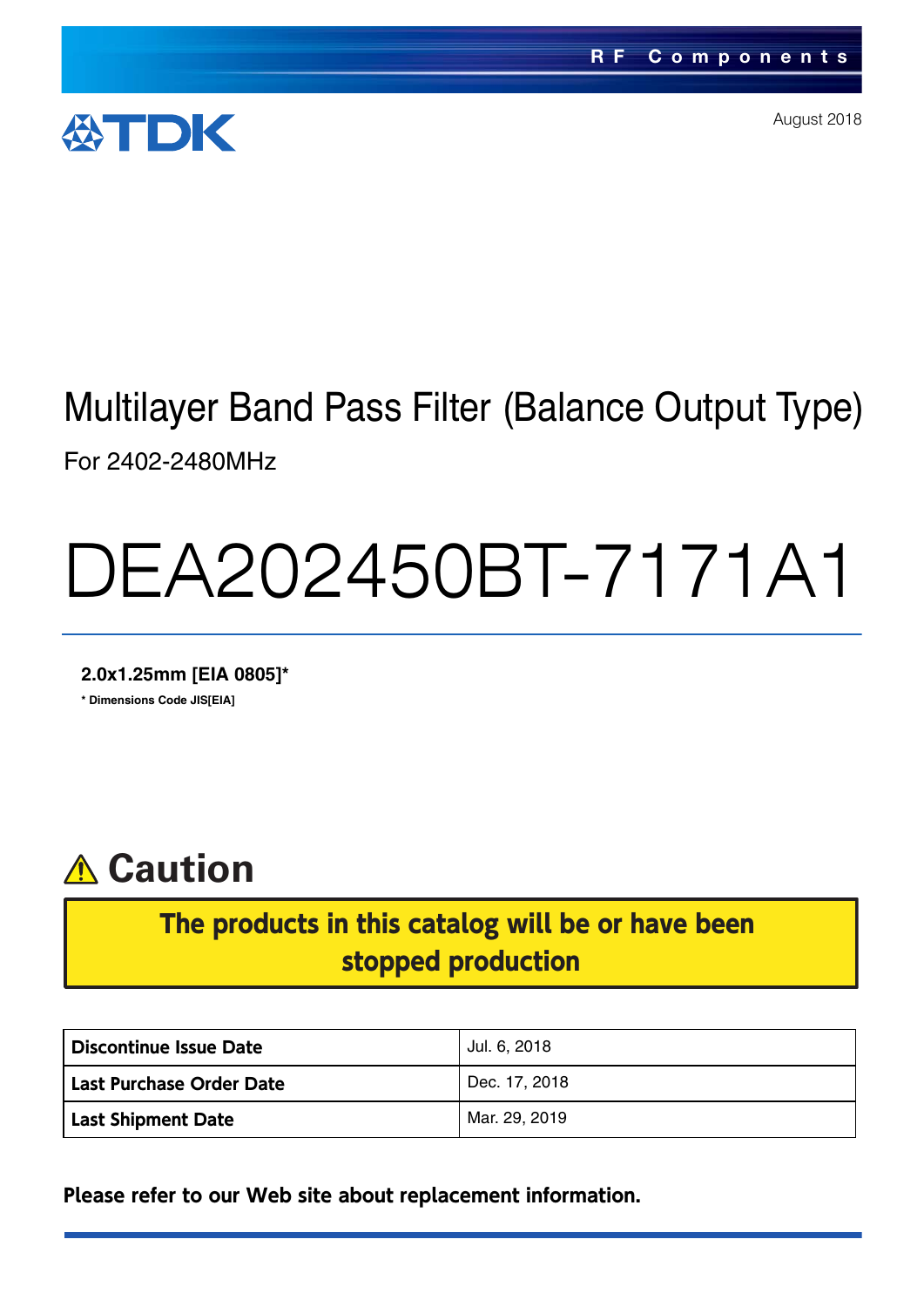### **Multilayer Band Pass Filter (Balance Output Type) For 2402-2480MHz**

**Conformity to RoHS Directive**

## **DEA202450BT-7171A1**

#### **SHAPES AND DIMENSIONS**







|                           | <b>Terminal functions</b> |
|---------------------------|---------------------------|
| 1                         | <b>Unbalanced port</b>    |
| $\overline{2}$            | DC feed                   |
| $\overline{\overline{3}}$ | N.C.                      |
| 4                         | <b>GND</b>                |
| $\overline{5}$            | <b>Balanced port</b>      |
| $\overline{6}$            | <b>GND</b>                |
| 7                         | <b>Balanced port</b>      |
| ۶                         | <b>GND</b>                |

Dimensions in mm

#### **RECOMMENDED LAND PATTERN**



- Note 1: Pin 2 of the filter provides a DC feed connection to the balanced ports. In the event that this function is used, pin 2 should be connected to ground using a de-coupling capacitor.
- Note 2: In the event that the pin 2 function is not used, the pin should be left unconnected.

RoHS Directive Compliant Product: See the following for more details related to RoHS Directive compliant products. http://product.tdk.com/en/environment/rohs/

• All specifications are subject to change without notice.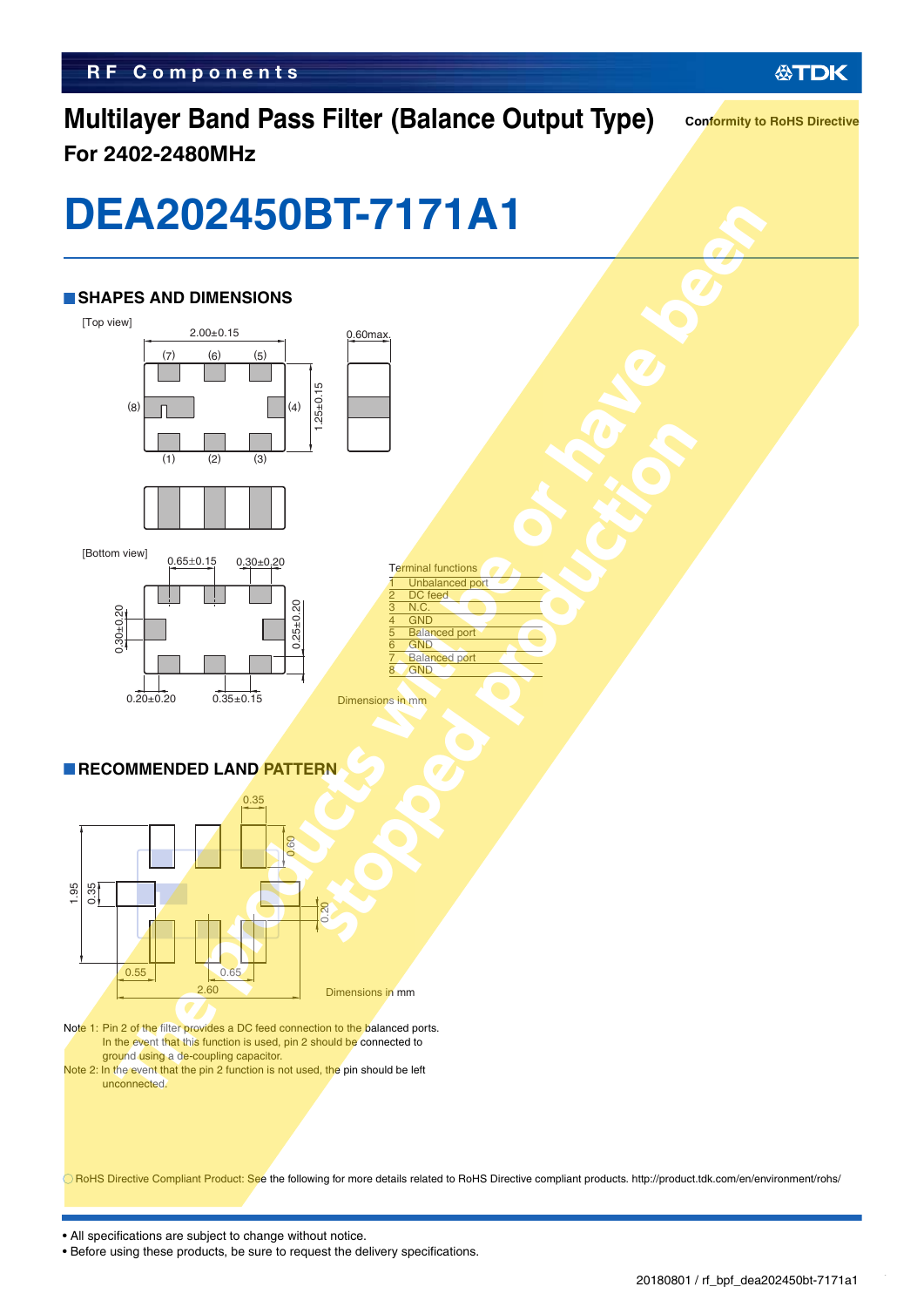### DEA202450BT-7171A1

#### **ELECTRICAL CHARACTERISTICS**

| <b>Item</b>                                         | <b>Frequency Range</b><br>(MHz) | Min.                     | Typ.                     | Max.                     |  |
|-----------------------------------------------------|---------------------------------|--------------------------|--------------------------|--------------------------|--|
| Unbalanced Port Characteristic Impedance $(\Omega)$ |                                 |                          | 50 (Nominal)             |                          |  |
| Balanced Port Characteristic Impedance $(\Omega)$   |                                 |                          | 34+j60 (Nominal)         |                          |  |
| Insertion Loss (dB)                                 | 2402 to 2480                    | $\overline{\phantom{0}}$ | —                        | $\overline{3}$           |  |
|                                                     | 880 to 960                      | 35                       | —                        | $\equiv$                 |  |
| Attenuation (dB)                                    | 1710 to 1880                    | 22                       | —                        |                          |  |
|                                                     | 1880 to 1910                    | $\overline{20}$          | $\overline{\phantom{0}}$ | $\overline{\phantom{0}}$ |  |
|                                                     | 4804 to 4960                    | 18                       |                          |                          |  |
| Return Loss at Unbalanced Port (dB)                 | 2402 to 2480                    | 9.54                     |                          | $\overline{\phantom{0}}$ |  |
| Return Loss at Balanced Port (dB)                   | 2402 to 2480                    | 9.54                     |                          | $\overline{\phantom{0}}$ |  |
| Phase Balance (deg.)                                | 2402 to 2480                    | 170                      |                          | 190                      |  |
| Amplitude Balance (dB)                              | 2402 to 2480                    | $-2$                     |                          | $\overline{2}$           |  |
| $\cdot$ Ta: +25±5°C<br><b>TEMPERATURE RANGE</b>     |                                 |                          |                          |                          |  |
| <b>Operating temperature</b>                        | Storage temperature             |                          |                          |                          |  |
| (°C)                                                | $(^\circ \text{C})$             |                          |                          |                          |  |
| $-40$ to $+85$                                      | $-40$ to $+85$                  |                          |                          |                          |  |
|                                                     |                                 |                          |                          |                          |  |

#### **TEMPERATURE RANGE**

| $\cdot$ Ta: +25±5°C          |                     |  |
|------------------------------|---------------------|--|
| <b>TEMPERATURE RANGE</b>     |                     |  |
| <b>Operating temperature</b> | Storage temperature |  |
| $(^{\circ}C)$                | $(^{\circ}C)$       |  |
| $-40$ to $+85$               | $-40$ to $+85$      |  |
|                              |                     |  |
|                              |                     |  |
|                              |                     |  |
|                              |                     |  |

• All specifications are subject to change without notice.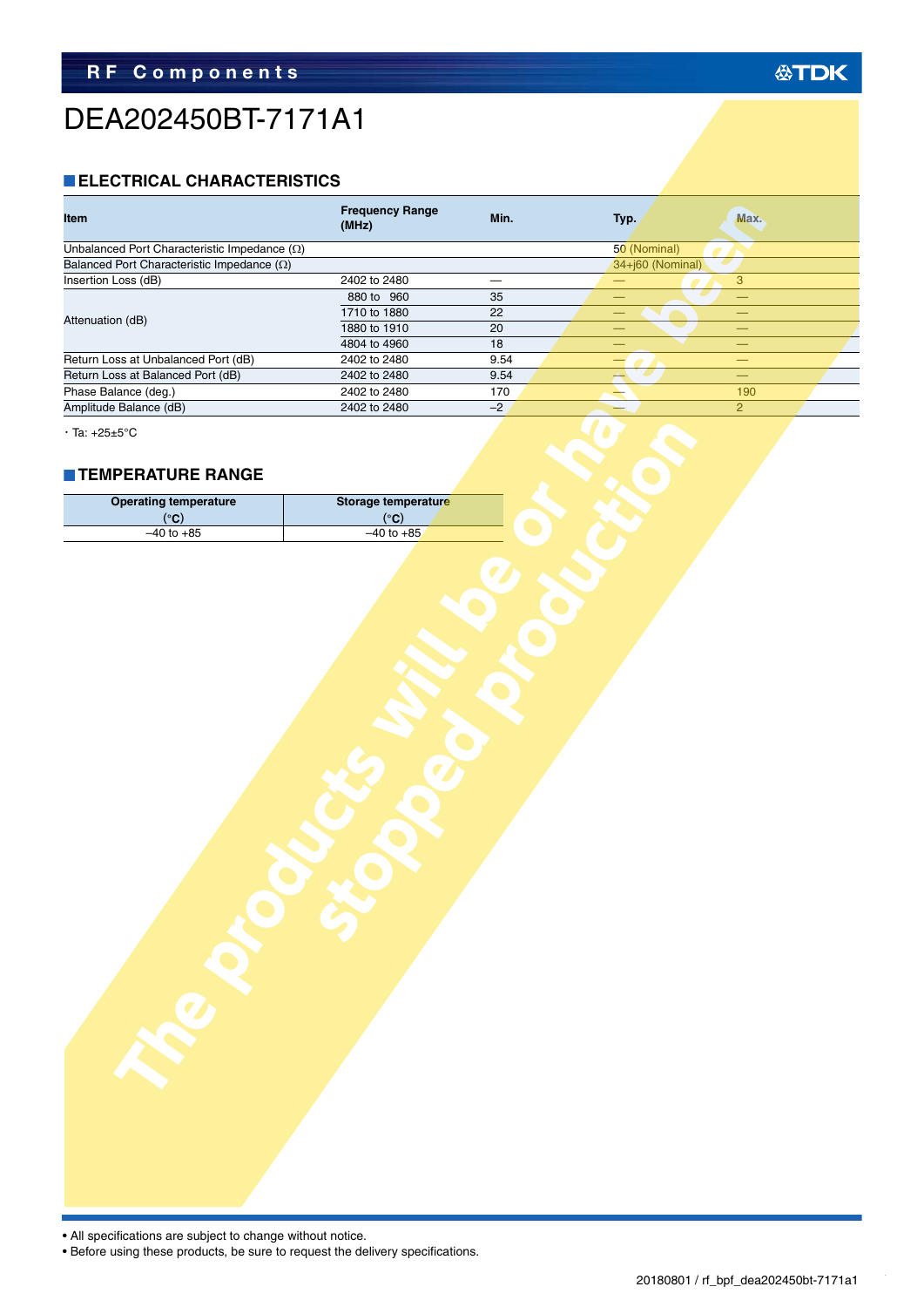### DEA202450BT-7171A1

#### **FREQUENCY CHARACTERISTICS**





#### ■SSS11 RETURN LOSS at UNBALANCE PORT
■SDD22 RETURN LOSS at BALANCE PORT











• All specifications are subject to change without notice.

• Before using these products, be sure to request the delivery specifications.

### **公TDK**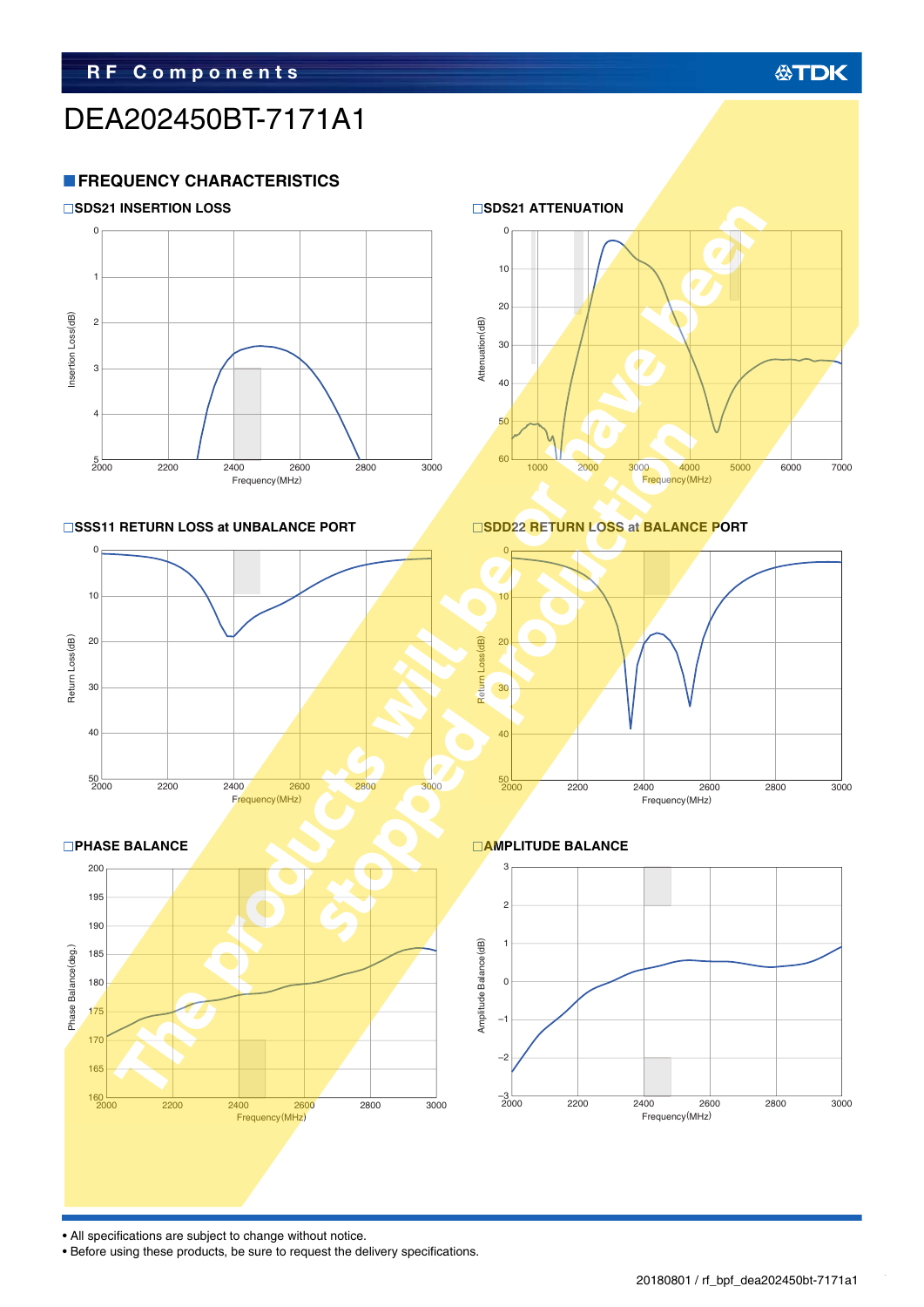### DEA202450BT-7171A1

#### **RECOMMENDED REFLOW PROFILE**



| <b>Preheating</b> |                 | <b>Soldering</b> |                 |                          |                         |            |
|-------------------|-----------------|------------------|-----------------|--------------------------|-------------------------|------------|
|                   |                 |                  |                 | Critical zone (T3 to T4) | Peak                    |            |
| Temp.             |                 | <b>Time</b>      | Temp.           | <b>Time</b>              | Temp.                   | Time       |
| T1                |                 |                  |                 |                          | T4                      |            |
| $150^{\circ}$ C   | $200^{\circ}$ C | 60 to 120sec     | $217^{\circ}$ C | 60 to 120sec             | 240 to 260 $^{\circ}$ C | 30sec max. |

The maximum number of reflow is 3.



| I: Iemperature | T1        | Preheating<br>t1         | 3°C/sec<br>T <sub>3</sub><br>T <sub>2</sub><br>t: Time | Soldering<br>Peak<br>T <sub>4</sub><br>t3<br>$t2$ | 6°C/sec<br>or lower<br>T3     |                         |                           |  |
|----------------|-----------|--------------------------|--------------------------------------------------------|---------------------------------------------------|-------------------------------|-------------------------|---------------------------|--|
|                |           |                          |                                                        | Soldering                                         |                               |                         |                           |  |
|                | reheating |                          |                                                        | Critical zone (T3 to T4)                          |                               | Peak                    |                           |  |
| emp.           |           | $\overline{\mathsf{T2}}$ | <b>Time</b><br>$\overline{t}$                          | Temp.<br>$\overline{T3}$                          | <b>Time</b><br>$\overline{t}$ | Temp.<br>T <sub>4</sub> | Time<br>$\overline{13^*}$ |  |
| $50^{\circ}$ C |           | $200^{\circ}$ C          | 60 to 120sec                                           | $217^{\circ}$ C                                   | 60 to 120sec                  | 240 to 260°C            | 30sec max.                |  |
|                |           |                          |                                                        |                                                   |                               |                         |                           |  |

• All specifications are subject to change without notice.

ŕ